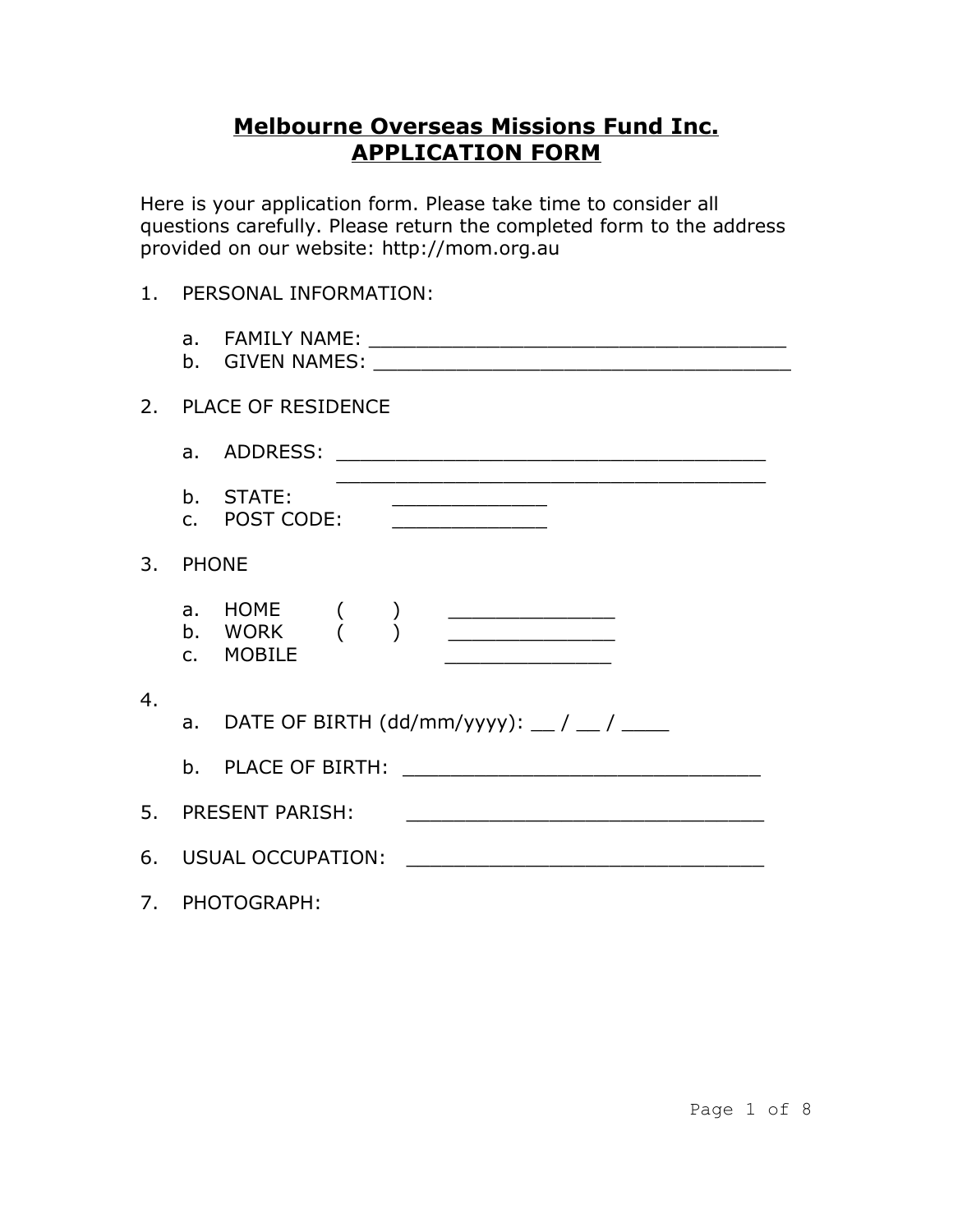| ARE YOU AN AUSTRALIAN CITIZEN?<br>8. |
|--------------------------------------|
|--------------------------------------|

- a. If not, please state country of citizenship:
- b. Do you have an Australian Resident Status?
- c. Do you hold a current Australian passport?
- 9. MARITIAL STATUS:

single married<br>widowed separate divorced

separated

If you are widowed, separated or divorced please state for how long: \_\_\_\_\_\_\_\_\_\_\_\_\_\_\_\_\_\_\_\_\_\_\_\_\_\_\_

\_\_\_\_\_\_\_\_\_\_\_\_\_\_\_\_\_\_\_\_\_\_\_\_\_\_\_\_\_\_\_\_\_\_\_\_\_\_\_\_\_\_\_\_\_\_

\_\_\_\_\_\_\_\_\_\_\_\_\_\_\_\_\_\_\_\_\_\_\_\_\_\_\_\_\_\_\_\_\_\_\_\_\_\_\_\_\_\_\_\_\_\_

\_\_\_\_\_\_\_\_\_\_\_\_\_\_\_\_\_\_\_\_\_\_\_\_\_\_\_\_\_\_\_\_\_\_\_\_\_\_\_\_\_\_\_\_\_\_

10. DEPENDANTS: please give details of any dependants:

|                | a. Name: _____________     | Relationship: __________                         |  |
|----------------|----------------------------|--------------------------------------------------|--|
| b.             | Name: _____________        | $DOB$ __/ __/ __<br>Relationship: ______________ |  |
| $\mathsf{C}$ . | Name: _____________        | $DOB$ / /<br>Relationship: ______                |  |
|                | d. Name: _________________ | $DOB$ _/ _/ __<br>Relationship: ______           |  |
|                |                            | $DOB$ _/ _/ __                                   |  |
|                | 11. NEXT OF KIN:           |                                                  |  |
|                | Relationship:              | (married couples please list other than spouse)  |  |
|                | Address:                   |                                                  |  |
|                |                            |                                                  |  |
|                | Telephone:                 |                                                  |  |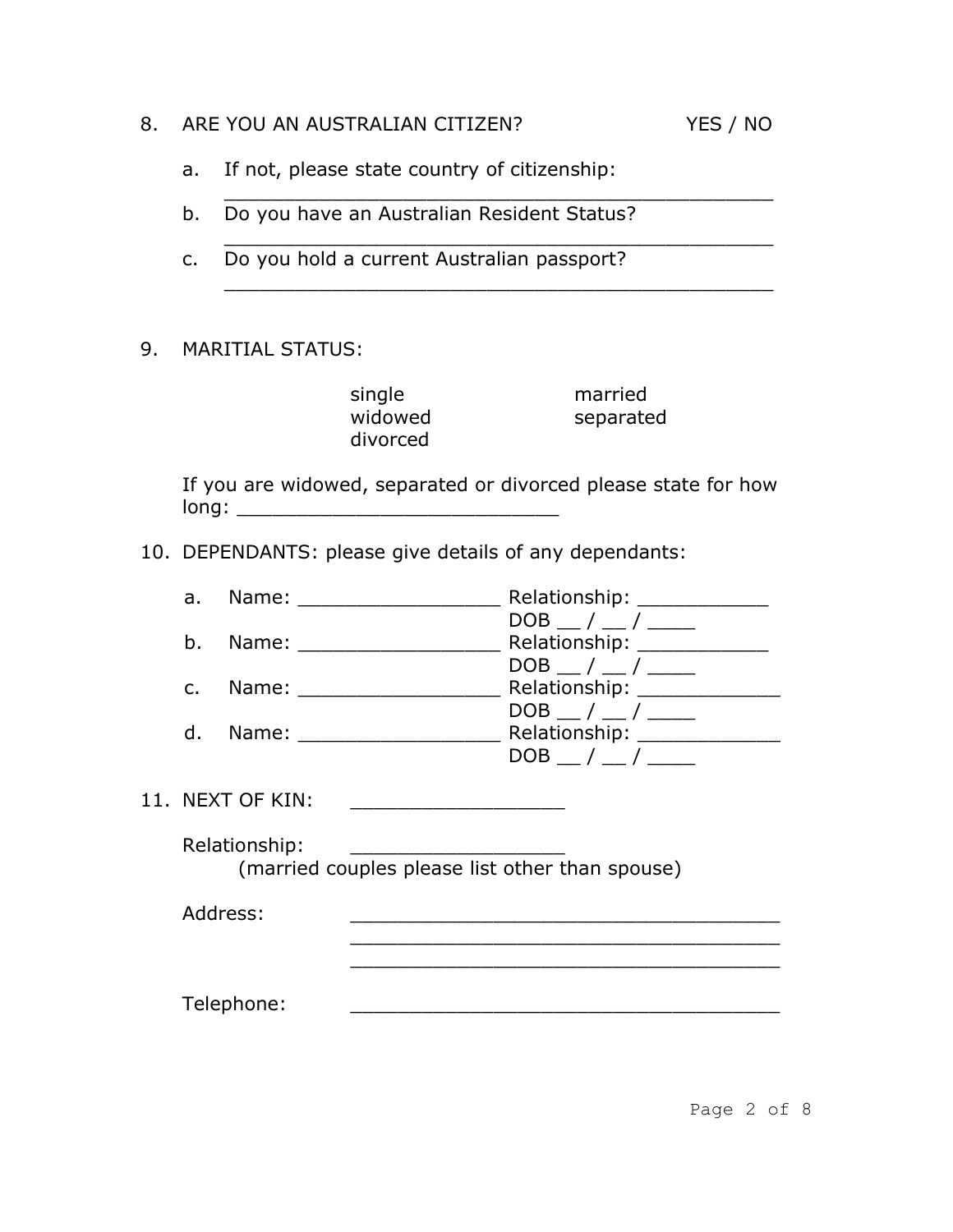- 12. REFERENCES: Please give name and address of 2 priests or other church workers and 2 other persons who you know well. Married couples may give 2 common references.
	- a. \_\_\_\_\_\_\_\_\_\_\_\_\_\_\_\_\_\_\_\_\_\_\_\_\_\_\_\_\_\_\_\_\_\_\_\_\_\_\_\_\_\_\_\_\_\_\_\_\_
	- b. \_\_\_\_\_\_\_\_\_\_\_\_\_\_\_\_\_\_\_\_\_\_\_\_\_\_\_\_\_\_\_\_\_\_\_\_\_\_\_\_\_\_\_\_\_\_\_\_\_  $c.$
	- d. \_\_\_\_\_\_\_\_\_\_\_\_\_\_\_\_\_\_\_\_\_\_\_\_\_\_\_\_\_\_\_\_\_\_\_\_\_\_\_\_\_\_\_\_\_\_\_\_\_
- 13. EDUCATION:
	- a. Highest Secondary School Certificate: \_\_\_\_\_\_\_\_\_\_\_\_\_\_\_\_\_\_
	- b. School attended: \_\_\_\_\_\_\_\_\_\_\_\_\_\_\_\_\_\_\_\_\_\_\_\_\_\_\_\_\_\_\_\_\_\_
	- c. List Colleges or universities attended (Include name, years attended and qualifications).

| ij   |  |  |  |  |
|------|--|--|--|--|
|      |  |  |  |  |
| iii. |  |  |  |  |
|      |  |  |  |  |

- 14. PROFESSIONAL TRADE or any other vocational occupations: (Include course, years attended and qualifications).
	- a. \_\_\_\_\_\_\_\_\_\_\_\_\_\_\_\_\_\_\_\_\_\_\_\_\_\_\_\_\_\_\_\_\_\_\_\_\_\_\_\_\_\_\_\_\_\_\_\_  $b.$ c. \_\_\_\_\_\_\_\_\_\_\_\_\_\_\_\_\_\_\_\_\_\_\_\_\_\_\_\_\_\_\_\_\_\_\_\_\_\_\_\_\_\_\_\_\_\_\_\_
- 15. DETAILS OF STUDIES additional to above qualifications gained.
	- a. \_\_\_\_\_\_\_\_\_\_\_\_\_\_\_\_\_\_\_\_\_\_\_\_\_\_\_\_\_\_\_\_\_\_\_\_\_\_\_\_\_\_\_\_\_\_\_\_
	- b. \_\_\_\_\_\_\_\_\_\_\_\_\_\_\_\_\_\_\_\_\_\_\_\_\_\_\_\_\_\_\_\_\_\_\_\_\_\_\_\_\_\_\_\_\_\_\_\_

Details of other skills or experience:

- $a.$
- b. \_\_\_\_\_\_\_\_\_\_\_\_\_\_\_\_\_\_\_\_\_\_\_\_\_\_\_\_\_\_\_\_\_\_\_\_\_\_\_\_\_\_\_\_\_\_\_\_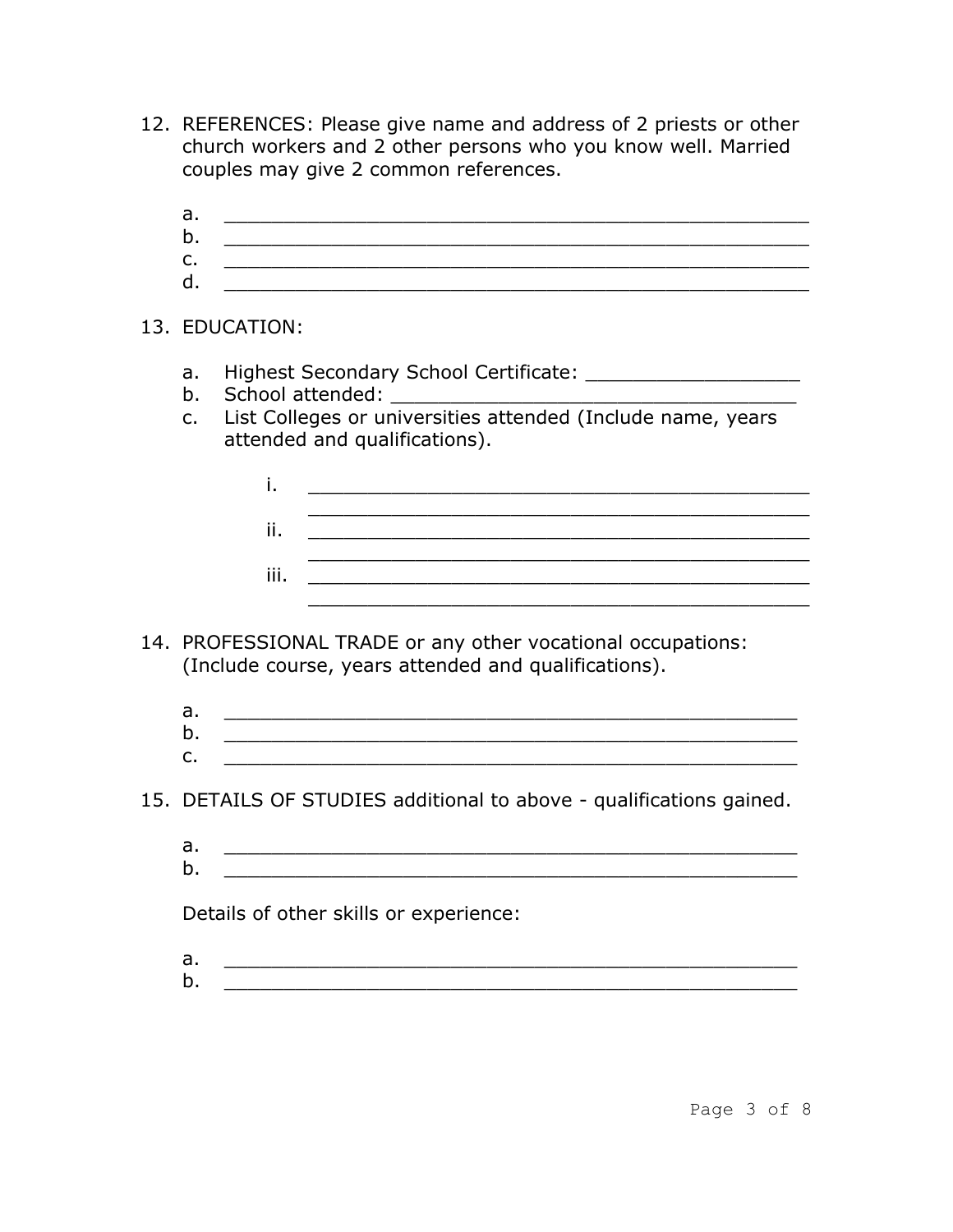| 16. | <b>EMPLOYMENT HISTORY:</b><br>(Please include occupation, employer and dates). |                                                                                                                                                                                                                                               |  |  |  |
|-----|--------------------------------------------------------------------------------|-----------------------------------------------------------------------------------------------------------------------------------------------------------------------------------------------------------------------------------------------|--|--|--|
|     | a.                                                                             |                                                                                                                                                                                                                                               |  |  |  |
|     | b.<br>$\mathsf{C}$ .                                                           | <u> 1980 - Jan Barat, margaret amerikan beste beste beste beste beste beste beste beste beste beste beste beste b</u>                                                                                                                         |  |  |  |
|     | d.                                                                             | <u> 1989 - Johann John Harry Harry Harry Harry Harry Harry Harry Harry Harry Harry Harry Harry Harry Harry Harry</u>                                                                                                                          |  |  |  |
|     | е.<br>f.                                                                       | <u> 1989 - Johann Stoff, deutscher Stoff, der Stoff, der Stoff, der Stoff, der Stoff, der Stoff, der Stoff, der S</u><br><u> 1989 - Johann John Stone, menydd y cyfeiriad y cyfeiriad y gynydd y gynydd y gynydd y gynydd y gynydd y gyny</u> |  |  |  |
| 17. |                                                                                | Which languages do you speak?                                                                                                                                                                                                                 |  |  |  |
|     |                                                                                |                                                                                                                                                                                                                                               |  |  |  |
|     |                                                                                |                                                                                                                                                                                                                                               |  |  |  |
|     |                                                                                | 18. Have you a drivers license for:                                                                                                                                                                                                           |  |  |  |
|     | a.<br>b.<br>$\mathsf{C}$ .                                                     | Car? YES / NO<br>Motor Bike? YES / NO<br>Other: _______________                                                                                                                                                                               |  |  |  |
|     |                                                                                | 19. Briefly, what words or phrases best describe your personality?                                                                                                                                                                            |  |  |  |
|     |                                                                                |                                                                                                                                                                                                                                               |  |  |  |
|     |                                                                                | 20. Have you any involvement in:                                                                                                                                                                                                              |  |  |  |
|     | a.                                                                             | Community concerns; social issues; clubs; youth<br>organizations etc?                                                                                                                                                                         |  |  |  |
|     |                                                                                |                                                                                                                                                                                                                                               |  |  |  |
|     | b.                                                                             | As a student were you involved in any organizations on<br>campus?                                                                                                                                                                             |  |  |  |
|     |                                                                                |                                                                                                                                                                                                                                               |  |  |  |
|     |                                                                                |                                                                                                                                                                                                                                               |  |  |  |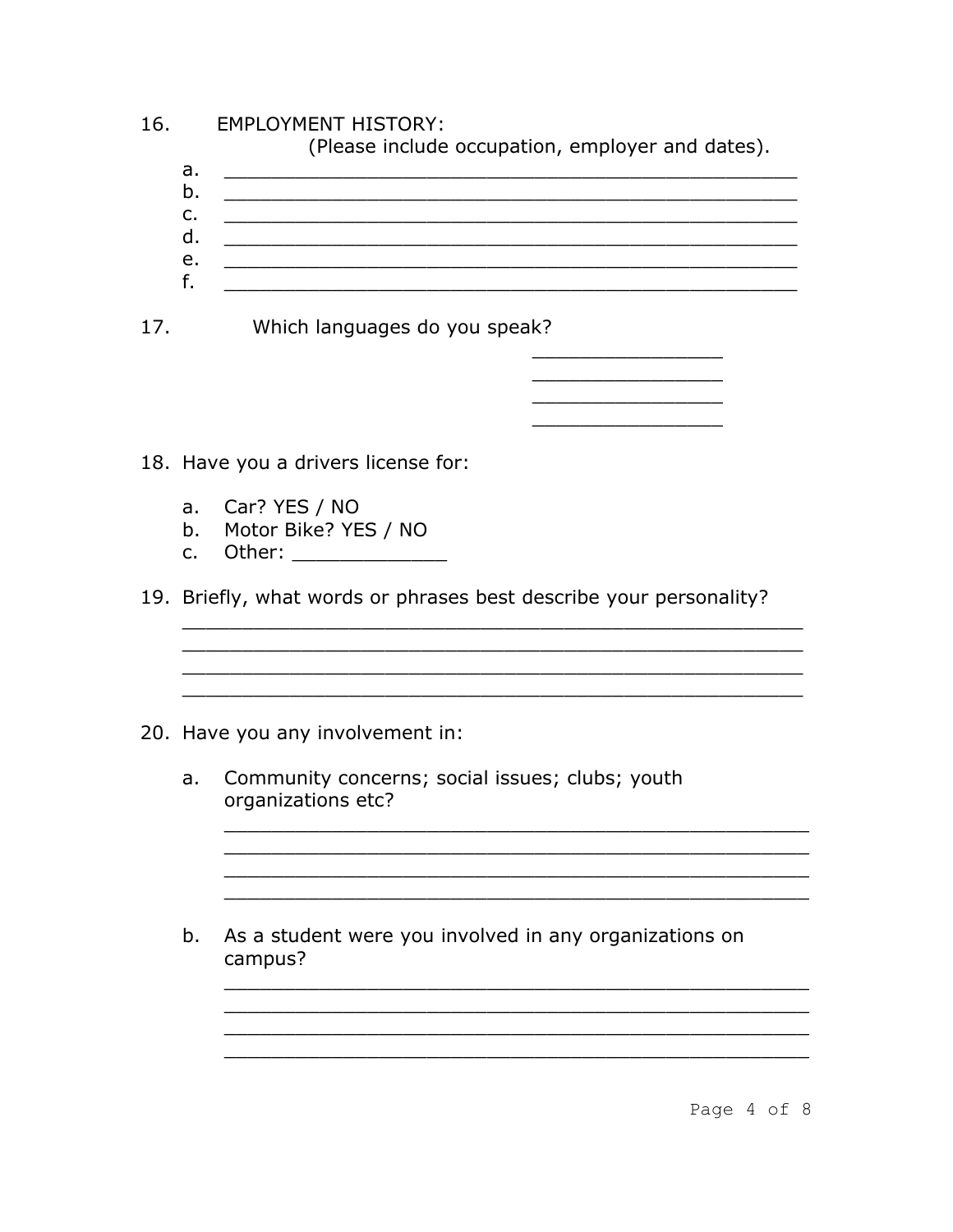| Indicate position held: |  |
|-------------------------|--|
| For how long?           |  |

- **Political Organizations:**  $C_{1}$
- 21. List some of your leisure activities:
- 22. List several books you have recently read. Include those of a spiritual nature.

<u> 1989 - Johann John Stone, mars eta biztanleria (h. 1989).</u>

<u> 1980 - Johann Barn, mars ann an Cathair ann an t-Aonaichte ann an t-Aonaichte ann an t-Aonaichte ann an t-Aon</u>

- 23. Where have you travelled?
	- a. Within Australia?
	- b. For how long?
	- In what capacity?  $C.$
	- d. **Outside Australia?**
	- e. For how long?
	- In what capacity?  $f_{\rm{r}}$
- 
- 25. Are you a Baptised Catholic? YES / NO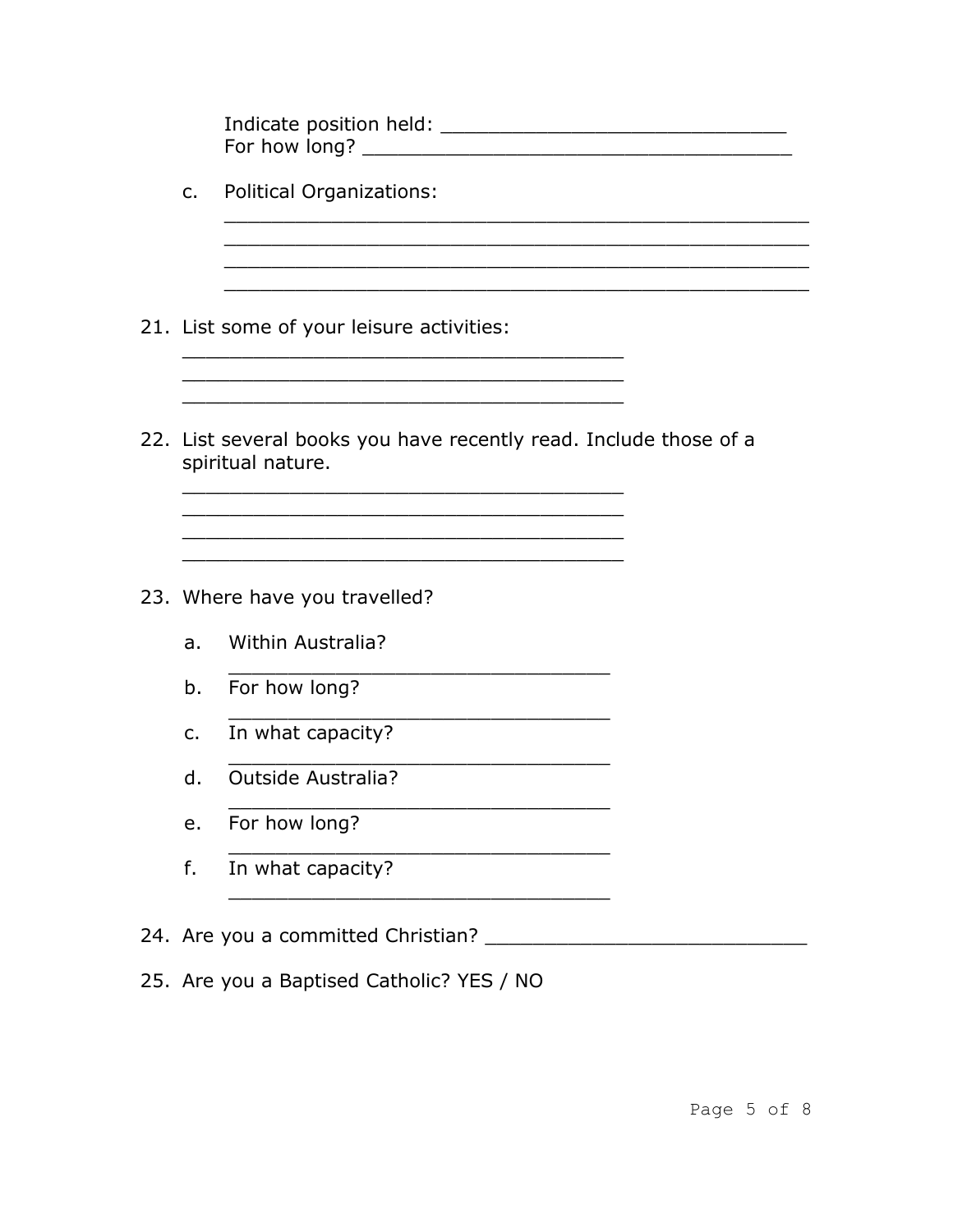- 26. What form does your Christian commitment take?
- 27. What is your involvement in your parish?
- 28. Give details of any other church involvement:
- 29.
- a. Do you have any physical or psychological disabilities? If so give details:

\_\_\_\_\_\_\_\_\_\_\_\_\_\_\_\_\_\_\_\_\_\_\_\_\_\_\_\_\_\_\_\_\_\_\_\_\_\_\_\_\_\_ \_\_\_\_\_\_\_\_\_\_\_\_\_\_\_\_\_\_\_\_\_\_\_\_\_\_\_\_\_\_\_\_\_\_\_\_\_\_\_\_\_\_ \_\_\_\_\_\_\_\_\_\_\_\_\_\_\_\_\_\_\_\_\_\_\_\_\_\_\_\_\_\_\_\_\_\_\_\_\_\_\_\_\_\_ \_\_\_\_\_\_\_\_\_\_\_\_\_\_\_\_\_\_\_\_\_\_\_\_\_\_\_\_\_\_\_\_\_\_\_\_\_\_\_\_\_\_

\_\_\_\_\_\_\_\_\_\_\_\_\_\_\_\_\_\_\_\_\_\_\_\_\_\_\_\_\_\_\_\_\_\_\_\_\_\_\_\_\_\_

\_\_\_\_\_\_\_\_\_\_\_\_\_\_\_\_\_\_\_\_\_\_\_\_\_\_\_\_\_\_\_\_\_\_\_\_\_\_\_\_\_\_ \_\_\_\_\_\_\_\_\_\_\_\_\_\_\_\_\_\_\_\_\_\_\_\_\_\_\_\_\_\_\_\_\_\_\_\_\_\_\_\_\_\_  $\mathcal{L}_\text{max}$  and the contract of the contract of the contract of the contract of the contract of the contract of the contract of the contract of the contract of the contract of the contract of the contract of the contrac \_\_\_\_\_\_\_\_\_\_\_\_\_\_\_\_\_\_\_\_\_\_\_\_\_\_\_\_\_\_\_\_\_\_\_\_\_\_\_\_\_\_ \_\_\_\_\_\_\_\_\_\_\_\_\_\_\_\_\_\_\_\_\_\_\_\_\_\_\_\_\_\_\_\_\_\_\_\_\_\_\_\_\_\_

 $\mathcal{L}_\text{max}$  and the contract of the contract of the contract of the contract of the contract of the contract of the contract of the contract of the contract of the contract of the contract of the contract of the contrac

\_\_\_\_\_\_\_\_\_\_\_\_\_\_\_\_\_\_\_\_\_\_\_\_\_\_\_\_\_\_\_\_\_\_\_\_\_\_\_\_\_\_\_\_\_\_ \_\_\_\_\_\_\_\_\_\_\_\_\_\_\_\_\_\_\_\_\_\_\_\_\_\_\_\_\_\_\_\_\_\_\_\_\_\_\_\_\_\_\_\_\_\_

\_\_\_\_\_\_\_\_\_\_\_\_\_\_\_\_\_\_\_\_\_\_\_\_\_\_\_\_\_\_\_\_\_\_\_\_\_\_\_\_\_\_\_\_\_\_

\_\_\_\_\_\_\_\_\_\_\_\_\_\_\_\_\_\_\_\_\_\_\_\_\_\_\_\_\_\_\_\_\_\_\_\_\_\_\_\_\_\_\_\_\_\_ \_\_\_\_\_\_\_\_\_\_\_\_\_\_\_\_\_\_\_\_\_\_\_\_\_\_\_\_\_\_\_\_\_\_\_\_\_\_\_\_\_\_\_\_\_\_

\_\_\_\_\_\_\_\_\_\_\_\_\_\_\_\_\_\_\_\_\_\_\_\_\_\_\_\_\_\_\_\_\_\_\_\_\_\_\_\_\_\_\_\_\_\_

\_\_\_\_\_\_\_\_\_\_\_\_\_\_\_\_\_\_\_\_\_\_\_\_\_\_\_\_\_\_\_\_\_\_\_\_\_\_\_\_\_\_\_\_\_\_  $\mathcal{L}_\text{max}$  and the contract of the contract of the contract of the contract of the contract of the contract of the contract of the contract of the contract of the contract of the contract of the contract of the contrac

b. Have you any prolonged sickness, disease etc., in the past? If so give details:

- c. Do you consider yourself psychologically and physically fit to endure change of climate and food, social and cultural differences, fatigue and illness found in another country?
- d. Are you in need of special medicines or are you receiving regular medical treatment?

\_\_\_\_\_\_\_\_\_\_\_\_\_\_\_\_\_\_\_\_\_\_\_\_\_\_\_\_\_\_\_\_\_\_\_\_\_\_\_\_\_\_ \_\_\_\_\_\_\_\_\_\_\_\_\_\_\_\_\_\_\_\_\_\_\_\_\_\_\_\_\_\_\_\_\_\_\_\_\_\_\_\_\_\_

\_\_\_\_\_\_\_\_\_\_\_\_\_\_\_\_\_\_\_\_\_\_\_\_\_\_\_\_\_\_\_\_\_\_\_\_\_\_\_\_\_\_ \_\_\_\_\_\_\_\_\_\_\_\_\_\_\_\_\_\_\_\_\_\_\_\_\_\_\_\_\_\_\_\_\_\_\_\_\_\_\_\_\_\_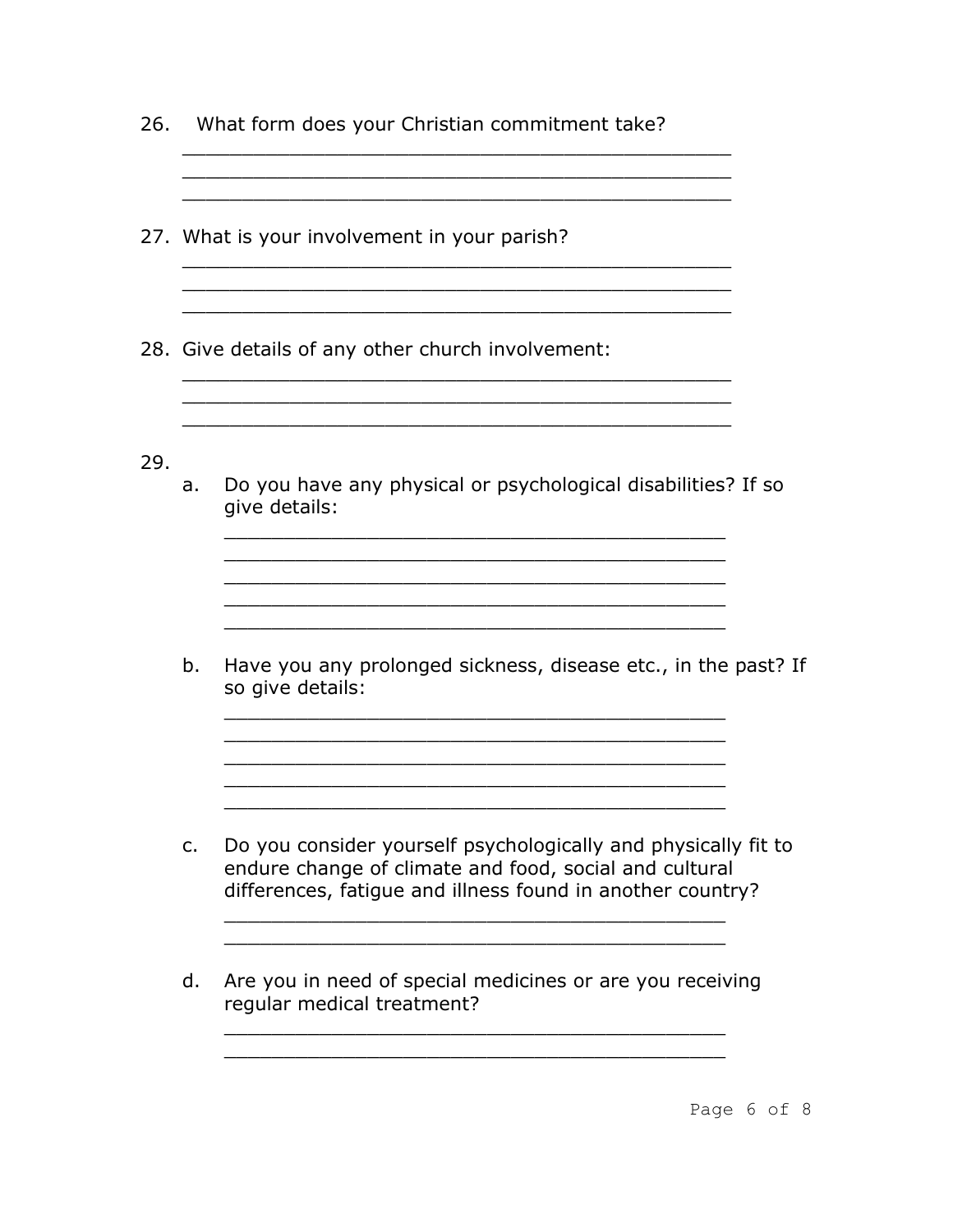30. How long have you been thinking of working as a lay missionary?

\_\_\_\_\_\_\_\_\_\_\_\_\_\_\_\_\_\_\_\_\_\_\_\_\_\_\_\_\_\_\_\_\_\_\_\_\_\_\_\_\_\_\_\_\_\_

\_\_\_\_\_\_\_\_\_\_\_\_\_\_\_\_\_\_\_\_\_\_\_\_\_\_\_\_\_\_\_\_\_\_\_\_\_\_\_\_\_\_\_\_\_\_

\_\_\_\_\_\_\_\_\_\_\_\_\_\_\_\_\_\_\_\_\_\_\_\_\_\_\_\_\_\_\_\_\_\_\_\_\_\_\_\_\_\_\_\_\_\_

- 31. Have you applied elsewhere to become a volunteer?
- 32. How did you first learn about Melbourne Overseas Mission?
- 33. Why did you apply to a Catholic agency?
- 34. Are you prepared to commit at least 2 years of your life to lay missionary work?

\_\_\_\_\_\_\_\_\_\_\_\_\_\_\_\_\_\_\_\_\_\_\_\_\_\_\_\_\_\_\_\_\_\_\_\_\_\_\_\_\_\_\_\_\_\_

\_\_\_\_\_\_\_\_\_\_\_\_\_\_\_\_\_\_\_\_\_\_\_\_\_\_\_\_\_\_\_\_\_\_\_\_\_\_\_\_\_\_\_\_\_\_ \_\_\_\_\_\_\_\_\_\_\_\_\_\_\_\_\_\_\_\_\_\_\_\_\_\_\_\_\_\_\_\_\_\_\_\_\_\_\_\_\_\_\_\_\_\_

\_\_\_\_\_\_\_\_\_\_\_\_\_\_\_\_\_\_\_\_\_\_\_\_\_\_\_\_\_\_\_\_\_\_\_\_\_\_\_\_\_\_\_\_\_\_

- 35. Would you need to resign from your present job if you become a lay missionary? Or would you be able to take leave?
- 36. Would you have any financial commitments at home while you are away? Are you able to make provisions for these while you are away?
- 37. Do you have any preferences for particular countries? (these cannot be guaranteed, but will always be considered).

\_\_\_\_\_\_\_\_\_\_\_\_\_\_\_\_\_\_\_\_\_\_\_\_\_\_\_\_\_\_\_\_\_\_\_\_\_\_\_\_\_\_\_\_\_\_ \_\_\_\_\_\_\_\_\_\_\_\_\_\_\_\_\_\_\_\_\_\_\_\_\_\_\_\_\_\_\_\_\_\_\_\_\_\_\_\_\_\_\_\_\_\_ \_\_\_\_\_\_\_\_\_\_\_\_\_\_\_\_\_\_\_\_\_\_\_\_\_\_\_\_\_\_\_\_\_\_\_\_\_\_\_\_\_\_\_\_\_\_

38. What experiences and talents do you have which you consider valuable in lay missionary life?

\_\_\_\_\_\_\_\_\_\_\_\_\_\_\_\_\_\_\_\_\_\_\_\_\_\_\_\_\_\_\_\_\_\_\_\_\_\_\_\_\_\_\_\_\_\_ \_\_\_\_\_\_\_\_\_\_\_\_\_\_\_\_\_\_\_\_\_\_\_\_\_\_\_\_\_\_\_\_\_\_\_\_\_\_\_\_\_\_\_\_\_\_

\_\_\_\_\_\_\_\_\_\_\_\_\_\_\_\_\_\_\_\_\_\_\_\_\_\_\_\_\_\_\_\_\_\_\_\_\_\_\_\_\_\_\_\_\_\_

39. Give the reasons why you wish to give part of your life as a lay missionary:

\_\_\_\_\_\_\_\_\_\_\_\_\_\_\_\_\_\_\_\_\_\_\_\_\_\_\_\_\_\_\_\_\_\_\_\_\_\_\_\_\_\_\_\_\_\_ \_\_\_\_\_\_\_\_\_\_\_\_\_\_\_\_\_\_\_\_\_\_\_\_\_\_\_\_\_\_\_\_\_\_\_\_\_\_\_\_\_\_\_\_\_\_